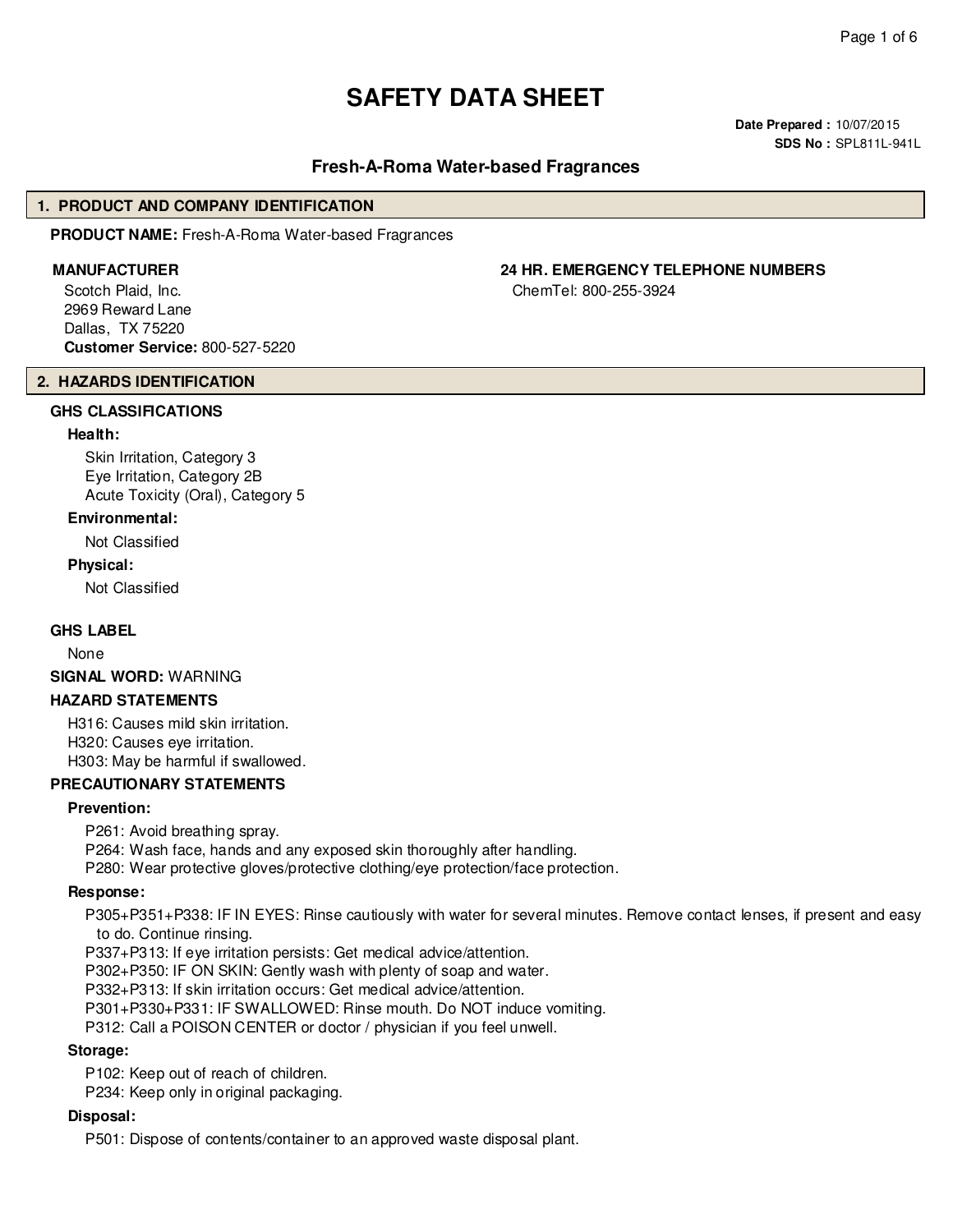## **3. COMPOSITION / INFORMATION ON INGREDIENTS**

| <b>Chemical Name</b> | $ \mathsf{Wt.}\% $                 | <b>CAS</b> |
|----------------------|------------------------------------|------------|
| 2-Propanol           | д<br>$\overline{\phantom{a}}$<br>J | 67-63-0    |
| Fragrance blend      | д<br>$\overline{\phantom{0}}$<br>J | mixture    |

#### **4. FIRST AID MEASURES**

**EYES:** Immediately flush eyes with plenty of water. Get medical attention, if irritation persists.

**SKIN:** Wash with soap and water. Get medical attention if irritation develops or persists.

**INGESTION:** Do NOT induce vomiting. Never give anything by mouth to an unconscious person. Rinse mouth with water. Consult a physician.

**INHALATION:** Remove victim to fresh air. If irritation persists, get medical attention.

#### **SIGNS AND SYMPTOMS OF OVEREXPOSURE**

**EYES:** Contact may cause eye irritation.

**SKIN:** Contact may cause skin irritation.

**INGESTION:** May cause headache and nausea.

**INHALATION:** May cause irritation to mucous membranes.

**ACUTE EFFECTS:** Eye contact may cause stinging, tearing, redness and blurred vision. Skin contact may cause redness and irritation.

**CHRONIC EFFECTS:** None Expected.

**NOTES TO PHYSICIAN:** Treat symptomatically

## **5. FIRE FIGHTING MEASURES**

#### **FLAMMABLE CLASS:** Not flammable or combustible

**GENERAL HAZARD:** The product is not expected to present any fire or explosion hazards under prescribed use conditions.

**EXTINGUISHING MEDIA:** Use dry chemical, carbon dioxide, water spray (fog) or foam when fighting fires involving this material. **HAZARDOUS COMBUSTION PRODUCTS:** Oxides of carbon.

#### **EXPLOSION HAZARDS:** None

**FIRE FIGHTING PROCEDURES:** Use fire fighting measures that are appropriate for the local circumstance and the surrounding environment.

**FIRE FIGHTING EQUIPMENT:** Use personal protective equipment

## **6. ACCIDENTAL RELEASE MEASURES**

**SMALL SPILL:** After removal, flush contaminated area thoroughly with water.

**LARGE SPILL:** Stop spill at source then confine and soak up spill with an absorbant material. Place residue in a container for proper disposal.

## **ENVIRONMENTAL PRECAUTIONS**

**WATER SPILL:** Do not allow material to contaminate waterways.

**LAND SPILL:** Do not allow material to contaminate the soil.

**GENERAL PROCEDURES:** Ensure clean-up is conducted by trained personnel only. Refer to protective measures listed in Sections 7 and 8.

**SPECIAL PROTECTIVE EQUIPMENT:** For personal protection see section 8.

**COMMENTS:** Inform appropriate managerial or supervisory personnel of all environmental releases. Prevent further leakage or spillage if safe to do so.

#### **7. HANDLING AND STORAGE**

**GENERAL PROCEDURES:** Handle in accordance with good industrial hygiene and safety procedures. Use personal protection recommended in Section 8. Follow all product label instructions.

**HANDLING:** Wash face, hands and any exposed skin thoroughly after handling.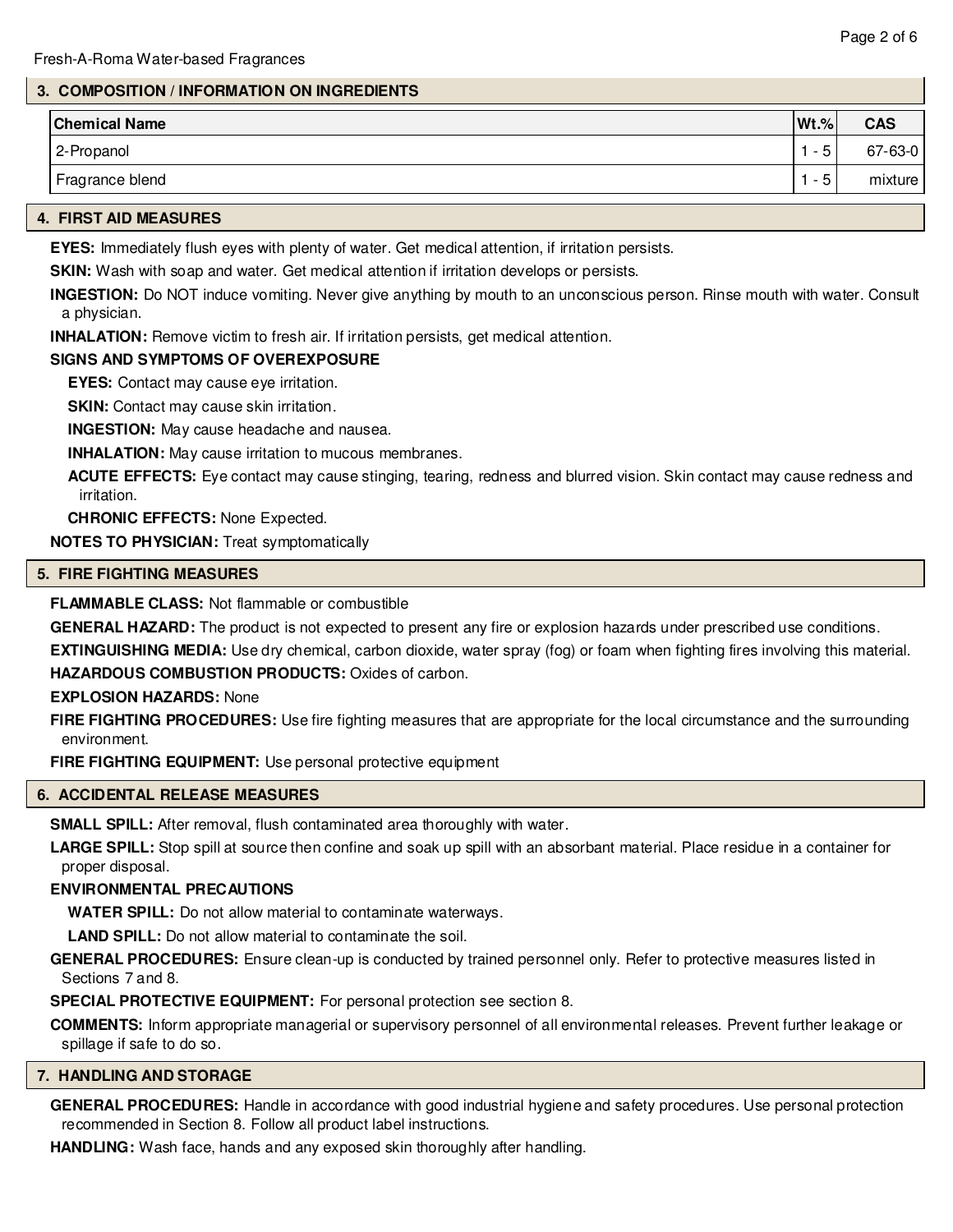**STORAGE:** Keep out of reach of children. Store in original container in a cool, dry and well ventilated area.

**STORAGE TEMPERATURE:** 4°C (40°F) Minimum to 38°C (100°F) Maximum

**Notes:** Store away from sources of heat and freezing temperatures.

## **8. EXPOSURE CONTROLS / PERSONAL PROTECTION**

## **EXPOSURE GUIDELINES**

| OSHA HAZARDOUS COMPONENTS (29 CFR1910.1200) |             |                 |                   |                  |                   |                     |                   |  |
|---------------------------------------------|-------------|-----------------|-------------------|------------------|-------------------|---------------------|-------------------|--|
| <b>EXPOSURE LIMITS</b>                      |             |                 |                   |                  |                   |                     |                   |  |
|                                             |             | <b>OSHA PEL</b> |                   | <b>ACGIH TLV</b> |                   | <b>Supplier OEL</b> |                   |  |
| <b>Chemical Name</b>                        |             | ppm             | mg/m <sup>3</sup> | ppm              | mg/m <sup>3</sup> | ppm                 | mg/m <sup>3</sup> |  |
| 2-Propanol                                  | <b>TWA</b>  | 400             | 980               | 200              | 490               | <b>NL</b>           | <b>NL</b>         |  |
|                                             | <b>STEL</b> |                 |                   | 400              | 960               | <b>NL</b>           | <b>NL</b>         |  |

## **ENGINEERING CONTROLS:** None usually needed.

## **PERSONAL PROTECTIVE EQUIPMENT**

**EYES AND FACE:** Safety glasses with side shields.

**SKIN:** Chemical resistant gloves.

**RESPIRATORY:** No personal respiratory equipment normally required.

**PROTECTIVE CLOTHING:** Wear suitable protective clothing to prevent contact with skin.

**WORK HYGIENIC PRACTICES:** Wash contaminated clothing before reuse. Wash face, hands and any exposed skin thoroughly after handling.

**OTHER USE PRECAUTIONS:** Protective clothing and equipment should be in accordance with 29 CFR 1910.132 and 1910.133. **COMMENTS:** Eyewash stations and safety showers should always be in place where chemicals are handled and stored.

## **9. PHYSICAL AND CHEMICAL PROPERTIES**

**PHYSICAL STATE:** Liquid **ODOR:** Characteristic for each fragrance **ODOR THRESHOLD:** Not determined for this mixture. **APPEARANCE:** Clear liquid **COLOR:** Colorless to amber. **pH:** 6.0 to 8.0 (full strength) PERCENT VOLATILE: (w/w) 90-95% mostly as water. **FLASH POINT AND METHOD:** > 100°C (212°F) Open Cup **Notes:** Does not sustain combustion. **FLAMMABLE LIMITS:** NA = Not Applicable **AUTOIGNITION TEMPERATURE:** NA = Not Applicable **VAPOR PRESSURE:** No data available for this mixture. **VAPOR DENSITY:** No data available for this mixture. **BOILING POINT:** Near that of water **FREEZING POINT:** Near that of water. **THERMAL DECOMPOSITION:** No data available for this mixture. **SOLUBILITY IN WATER:** Complete **EVAPORATION RATE:** Near that of water. **SPECIFIC GRAVITY:** 0.99 to 1.01 g/ml **VISCOSITY:** Water thin. **(VOC):** 2.000 to 5.000 (Weight %) **OXIDIZING PROPERTIES:** This product is not classified as oxidizing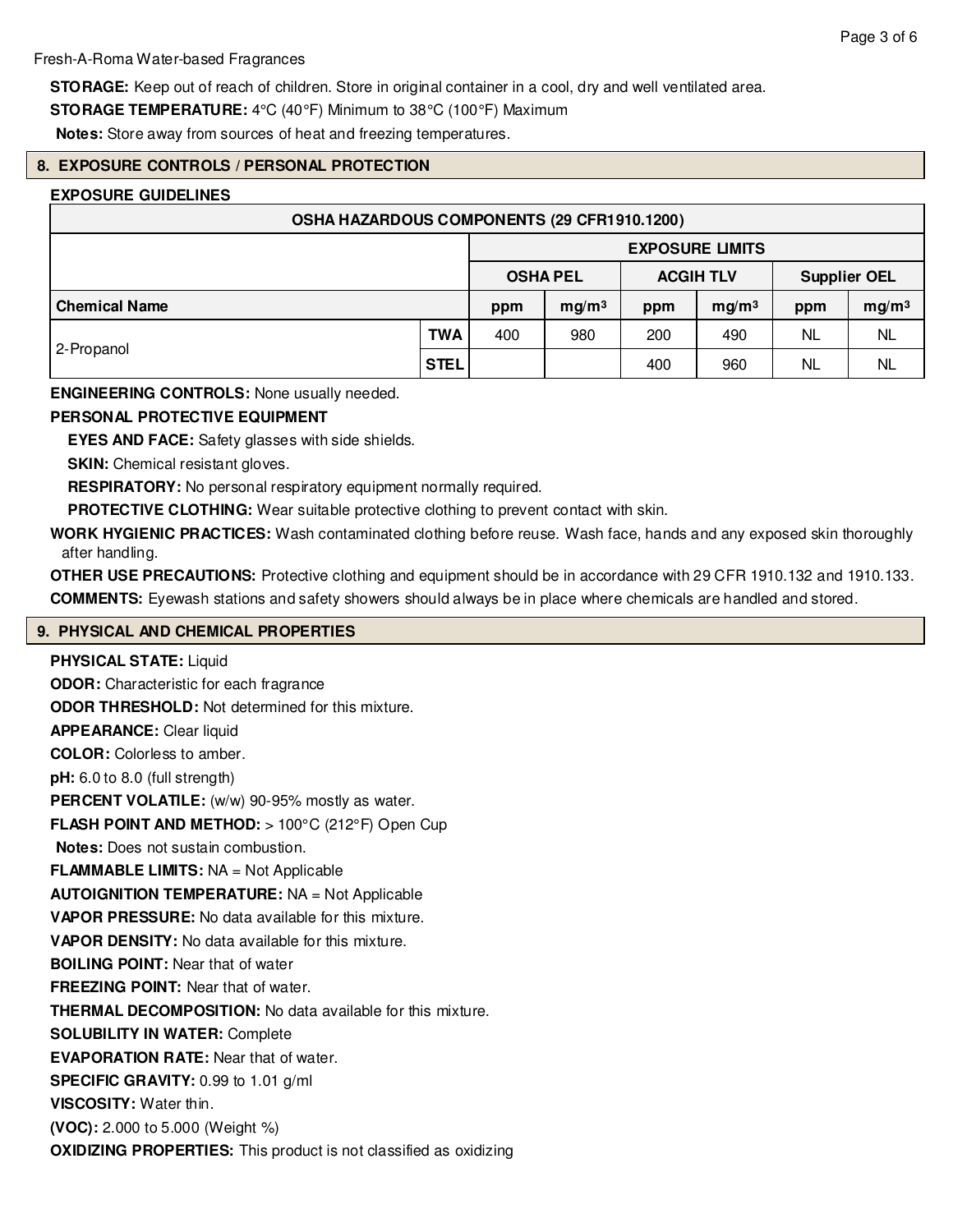## **10. STABILITY AND REACTIVITY**

**REACTIVITY:** Not classified as a reactivity hazard.

**HAZARDOUS POLYMERIZATION:** Will not occur.

**STABILITY:** Stable under normal conditions.

**CONDITIONS TO AVOID:** Excessive heat or cold.

**POSSIBILITY OF HAZARDOUS REACTIONS:** No dangerous reaction known under conditions of normal use.

**HAZARDOUS DECOMPOSITION PRODUCTS:** Oxides of Carbon and unidentified organic compounds.

**INCOMPATIBLE MATERIALS:** Strong oxidizing agents, acids and bases.

## **11. TOXICOLOGICAL INFORMATION**

## **ACUTE**

| <b>Chemical Name</b> | ORAL LD <sub>50</sub> | <b>DERMAL LD<sub>50</sub></b> | <b>INHALATION</b><br>$LC_{50}$ |  |
|----------------------|-----------------------|-------------------------------|--------------------------------|--|
| 2-Propanol           | 4710 mg/kg<br>(rat)   | 6290 mg/kg<br>(rabbit)        | 16000 ppm (rat)                |  |

**EYE EFFECTS:** May cause eye irritation.

**SKIN EFFECTS:** May cause skin irritation.

**CHRONIC:** Health injuries are not known or expected under normal use.

## **CARCINOGENICITY**

**IARC:** No ingredient in this product is present at levels greater than or equal to 0.1% is identified as a probable, possible or confirmed human carcinogen by IARC.

**NTP:** No ingredient in this product is present at levels greater than or equal to 0.1% is identified as a known or anticipated carcinogen by NTP.

**OSHA:** No ingredient in this product is present at levels greater than or equal to 0.1% is identified as a carcinogen or potential carcinogen by OSHA.

**REPEATED DOSE EFFECTS:** No data available for this mixture.

**IRRITATION:** Skin and eye irritation.

**SENSITIZATION:** May cause an allergic skin reaction.

**NEUROTOXICITY:** No data available for this mixture.

**GENETIC EFFECTS:** No data available for this mixture.

**REPRODUCTIVE EFFECTS:** No data available for this mixture.

**TARGET ORGANS:** No data available for this mixture.

**TERATOGENIC EFFECTS:** No data available for this mixture.

**MUTAGENICITY:** No data available for this mixture.

**SYNERGISTIC MATERIALS:** No data available for this mixture.

## **12. ECOLOGICAL INFORMATION**

**ECOTOXICOLOGICAL INFORMATION:** This product is not classified as environmentally hazardous. However, this does not exclude the possibility that large or frequent spills can have a harmful or damaging effect on the environment.

**BIOACCUMULATION/ACCUMULATION:** The potential for bioconcentration in organisms is low.

**DISTRIBUTION:** No data available for this mixture.

## **AQUATIC TOXICITY (ACUTE)**

**96-HOUR LC50:** No data available for this mixture.

**48-HOUR EC50:** No data available for this mixture.

**96-HOUR EC50:** No data available for this mixture.

**CHEMICAL FATE INFORMATION:** This product is expected to be readily biodegradable.